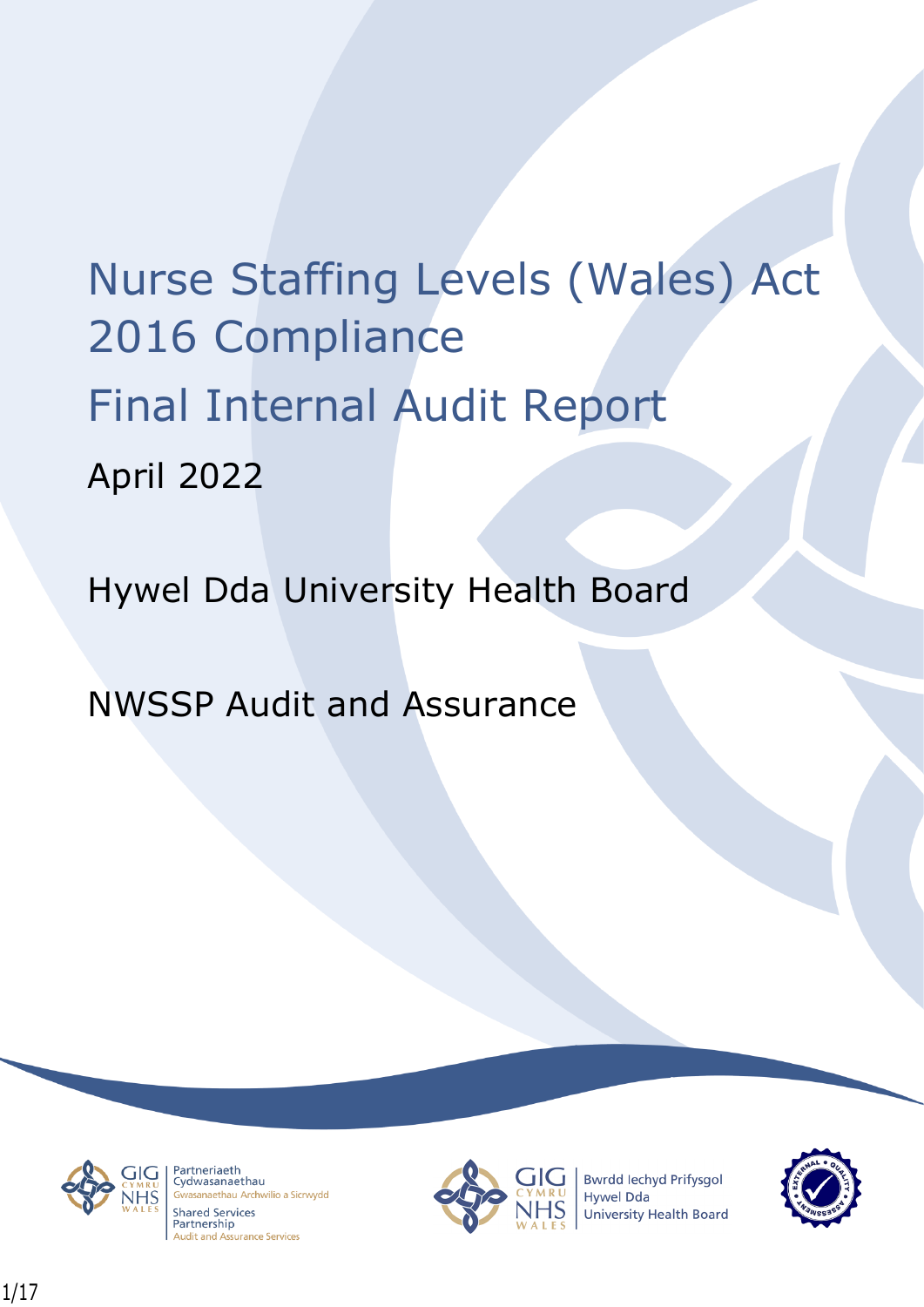# **Contents**

| Review reference:             | HDUHB-2122-44                                                                  |
|-------------------------------|--------------------------------------------------------------------------------|
| Report status:                | Final                                                                          |
| Fieldwork commencement:       | 31 January 2022                                                                |
| Fieldwork completion:         | 14 April 2022                                                                  |
| Draft report issued:          | 19 April 2022                                                                  |
| Debrief meeting:              | 19 April 2022                                                                  |
| Management response received: | 25 April 2022                                                                  |
| Final report issued:          | 25 April 2022                                                                  |
| Auditor:                      | Ceri-Ann Corcoran (Principal Auditor)                                          |
| Executive sign-off:           | Mandy Rayani (Director of Nursing, Quality and Patient Experience)             |
| Distribution:                 | Chris Hayes (Nurse Staffing Programme Lead)                                    |
|                               | Helen Humphreys (Senior Nurse for Nursing Workforce & Practice<br>Development) |
| Committee:                    | Audit and Risk Assurance Committee                                             |



Audit and Assurance Services conform with all Public Sector Internal Audit Standards as validated through the external quality assessment undertaken by the Institute of Internal Auditors

#### Acknowledgement

NHS Wales Audit & Assurance Services would like to acknowledge the time and co-operation given by management and staff during the course of this review.

#### Disclaimer notice - please note

This audit report has been prepared for internal use only. Audit & Assurance Services reports are prepared, in accordance with the Service Strategy and Terms of Reference, approved by the Audit Committee.

Audit reports are prepared by the staff of the NHS Wales Shared Services Partnership – Audit and Assurance Services, and addressed to Independent Members or officers including those designated as Accountable Officer. They are prepared for the sole use of the Hywel Dda University Health Board and no responsibility is taken by the Audit and Assurance Services Internal Auditors to any director or officer in their individual capacity, or to any third party.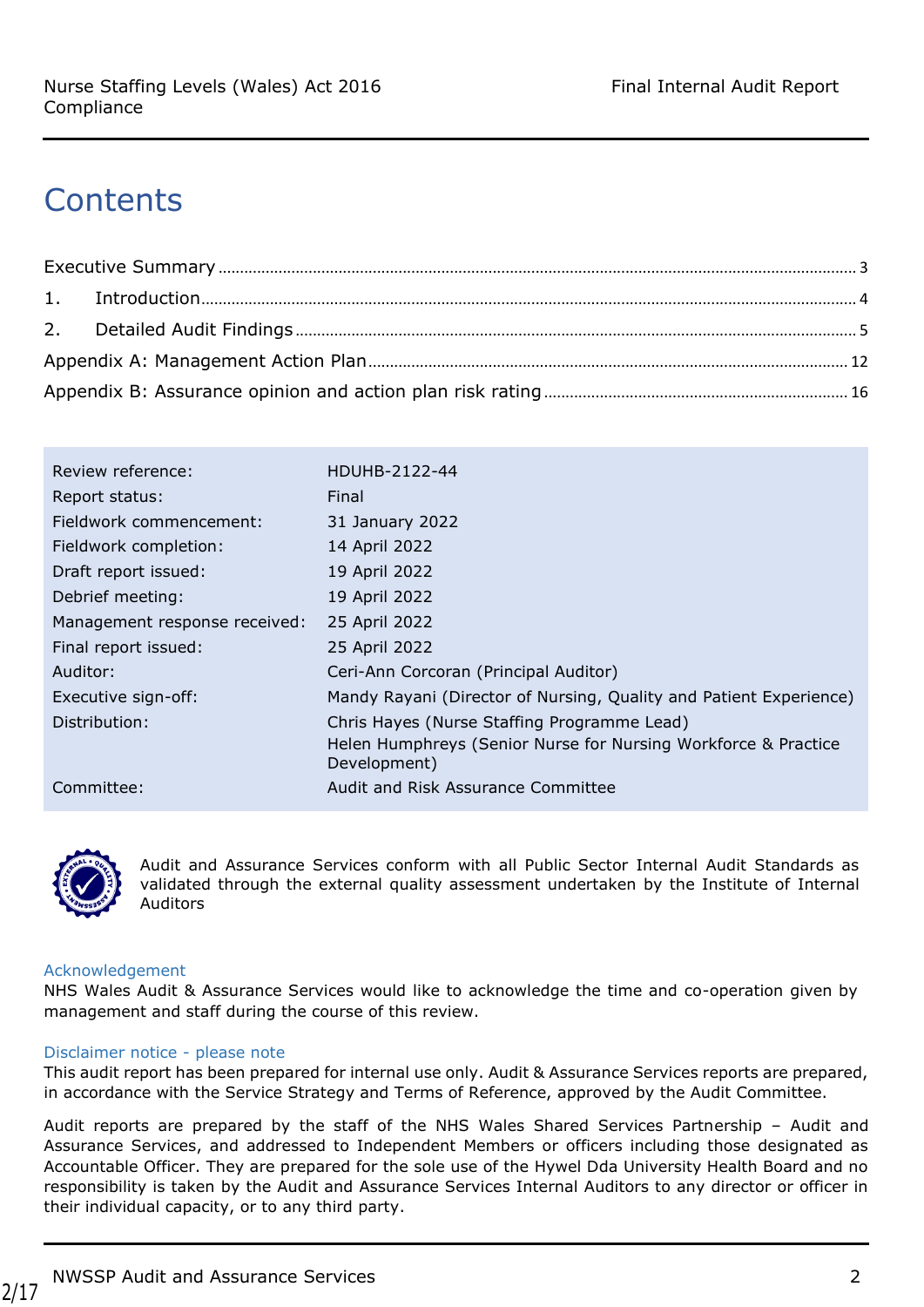Trend

# <span id="page-2-0"></span>Executive Summary

#### **Purpose**

The purpose of the review was to evaluate and determine the adequacy of the systems and controls in place within the Health Board for ensuring compliance with the Nurse Staffing Level (Wales) Act (NSLWA).

#### **Overview**

No high priority matters have been identified. Two medium priority matters arising concerned:

- No explicit evidence of review or approval of the nurse staffing levels by the Designated Person. We recognise that approval is implied in the retrospective annual report to Board.
- Infrequent assurance reporting to the QSEC

Two low priority matters arising concerned areas for refinement and further development – these are detailed in Appendix A.

## Report Classification

| Reasonable | Some matters require<br>management attention in<br>control design<br>or<br>compliance.<br>Low to moderate impact<br>on residual risk exposure<br>until resolved. | n/a |
|------------|------------------------------------------------------------------------------------------------------------------------------------------------------------------|-----|

#### Assurance summary<sup>1</sup>

|   | Assurance objectives                                                                                   | <b>Assurance</b> |
|---|--------------------------------------------------------------------------------------------------------|------------------|
|   | 1 Nurse Staffing Policy                                                                                | Reasonable       |
|   | 2 Calculation of Nurse Staffing Levels                                                                 | Reasonable       |
|   | Patients are informed of the nurse<br>staffing levels                                                  | Reasonable       |
| 4 | Reasonable Steps are taken to maintain<br><b>Nurse Staffing Levels</b>                                 | Reasonable       |
|   | A Nurse Staffing Levels (Wales) Act<br>5 2016 report is submitted to the Board<br>and Welsh Government | Substantial      |

| <b>Key Matters Arising</b> |                               | Assurance<br>Objective | Control<br>Design or<br>Operation | Recommendation<br>Priority |
|----------------------------|-------------------------------|------------------------|-----------------------------------|----------------------------|
|                            | Approval by Designated Person |                        | Design                            | Medium.                    |
|                            | Assurance Reporting to QSEC   | 4                      | Operation                         | Medium.                    |

 $1$  The objectives and associated assurance ratings are not necessarily given equal weighting when formulating the overall audit opinion.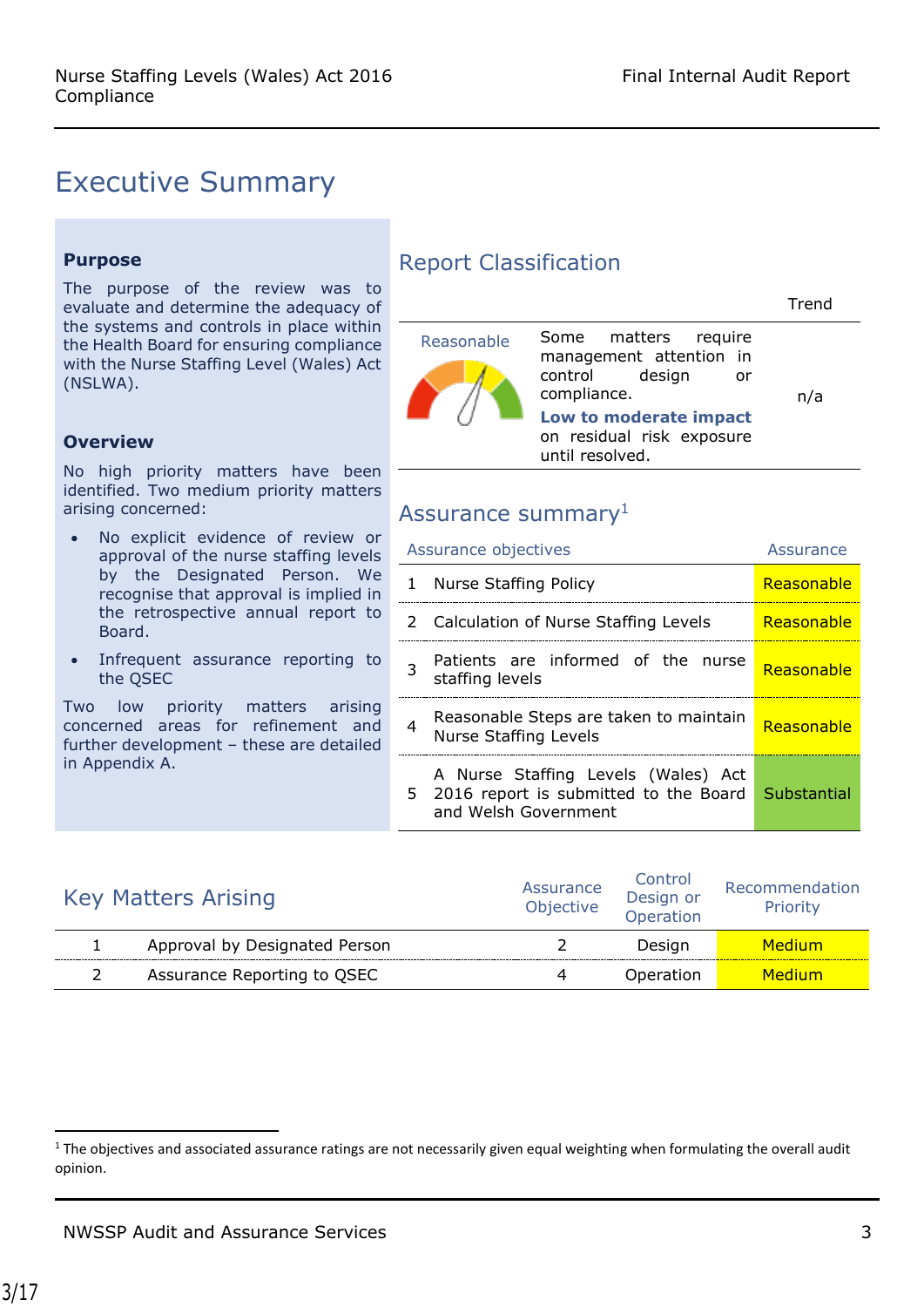## <span id="page-3-0"></span>1. Introduction

- 1.1 A review of the Nurse Staffing Levels (Wales) Act 2016 compliance was undertaken at the request of the Director of Nursing, Quality & Patient Safety (the Executive lead for the audit) and in addition to the 2021/22 Internal Audit Plan.
- 1.2 The *Nurse Staffing Levels (Wales) Act 2016* (the 'Act') became law in March 2016 and requires health bodies to have regard for the provision of appropriate nurse staffing levels, to ensure nurses have time to provide sensitive care for patients.
- 1.3 The Act empowers nurses and ward managers with the evidence to support and inform their professional judgement when determining nurse staffing levels on their wards. It consists of five sections:



- 1.4 Section 25B previously applied only to adult acute medical and surgical wards but has now been extended to paediatric inpatient wards with effect from October 2021.
- 1.5 The potential risks considered in this review are as follows:
	- lack of awareness of the Act resulting in non-compliance with the requirements; and
	- inappropriate variation from the planned nurse staffing levels may result in poor quality care or patient harm.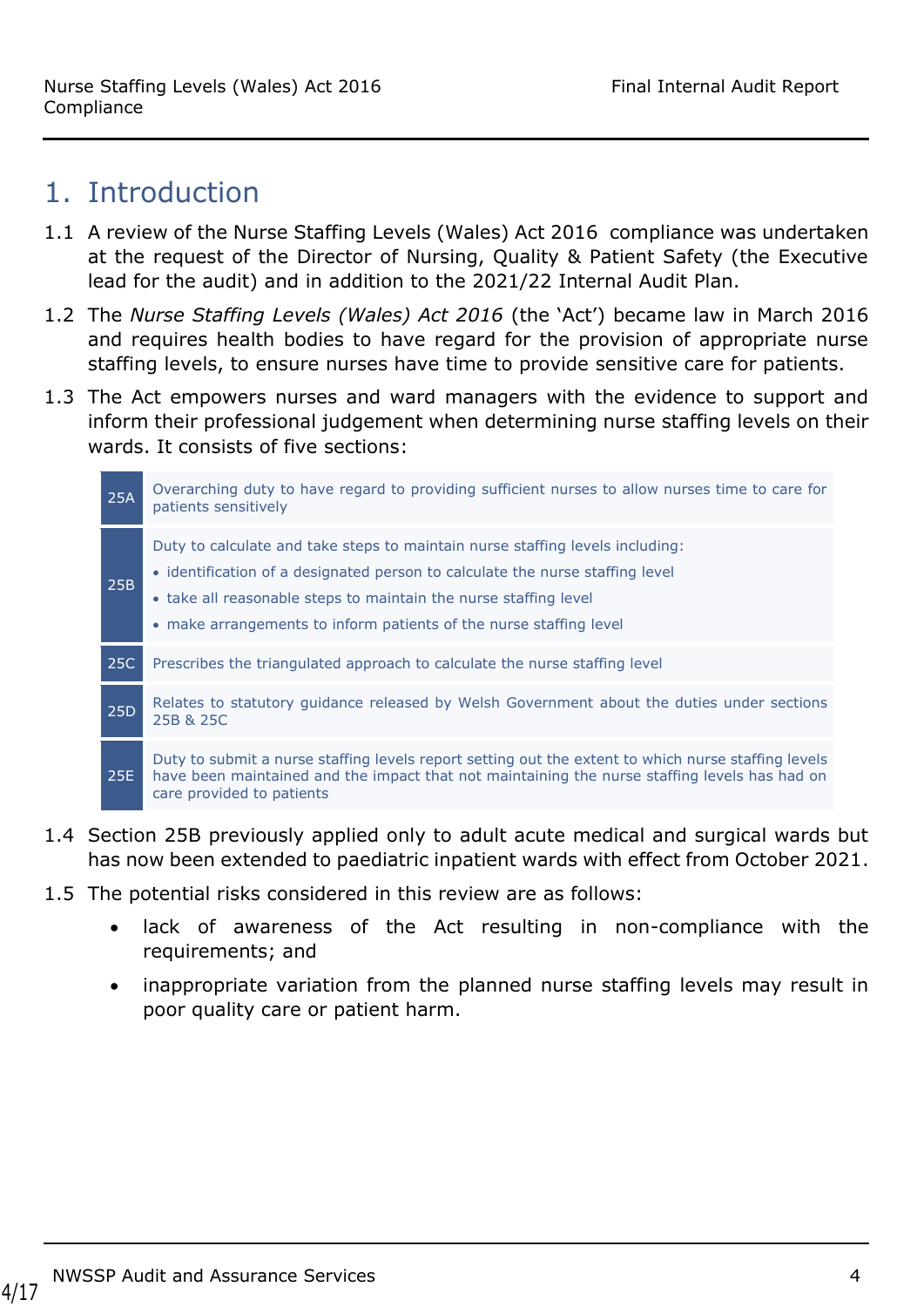# <span id="page-4-0"></span>2. Detailed Audit Findings

#### **Objective 1: The Health Board has an appropriate and up to date Nurse Staffing Level policy and procedure in place and these are accessible to all relevant staff**

- 2.1 The *Nurse Staffing Levels (Wales) Act 2016* (the 'Act') passed by the National Assembly for Wales in March 2016 requires the Health Board to have an overarching framework that provides sufficient nurse staffing levels across the organisation.
- 2.2 The Health Board has a *Nurse Staffing Level & Escalation Plan: Acute Adult Policy* in place which is available to staff on the intranet. The policy is aligned to the Act and provides information and standards to support the calculation of nurse staffing levels, identifies the 'reasonable steps' to be taken to ensure levels are maintained, and the escalation process where this is not achieved.
- 2.3 The Director of Nursing, Quality & Patient Experience is identified as the 'designated person' responsible for making a recommendation to the Board regarding the nurse staffing level for each ward subject to section 25B of the Act.
- 2.4 The policy was last reviewed and approved in January 2019 and was due for review in December 2021. It has not been updated to reflect the change in legislation in July 2021 regarding the extension of nurse settings with effect from October 2021. We were advised that the policy is in the process of being reviewed and updated.

#### Conclusion:

2.5 We have concluded **Reasonable** assurance for this objective on the basis that the *Nurse Staffing Level & Escalation Plan: Acute Adult Policy* requires review and updating. Recognising that this was ongoing at the time of audit, no recommendations have been raised.

#### **Objective 2: Nurse staffing levels are calculated using the prescribed methodology**

2.6 Section 25C of the Act prescribes the method of calculating the nurse staffing level and states that the designated person must:

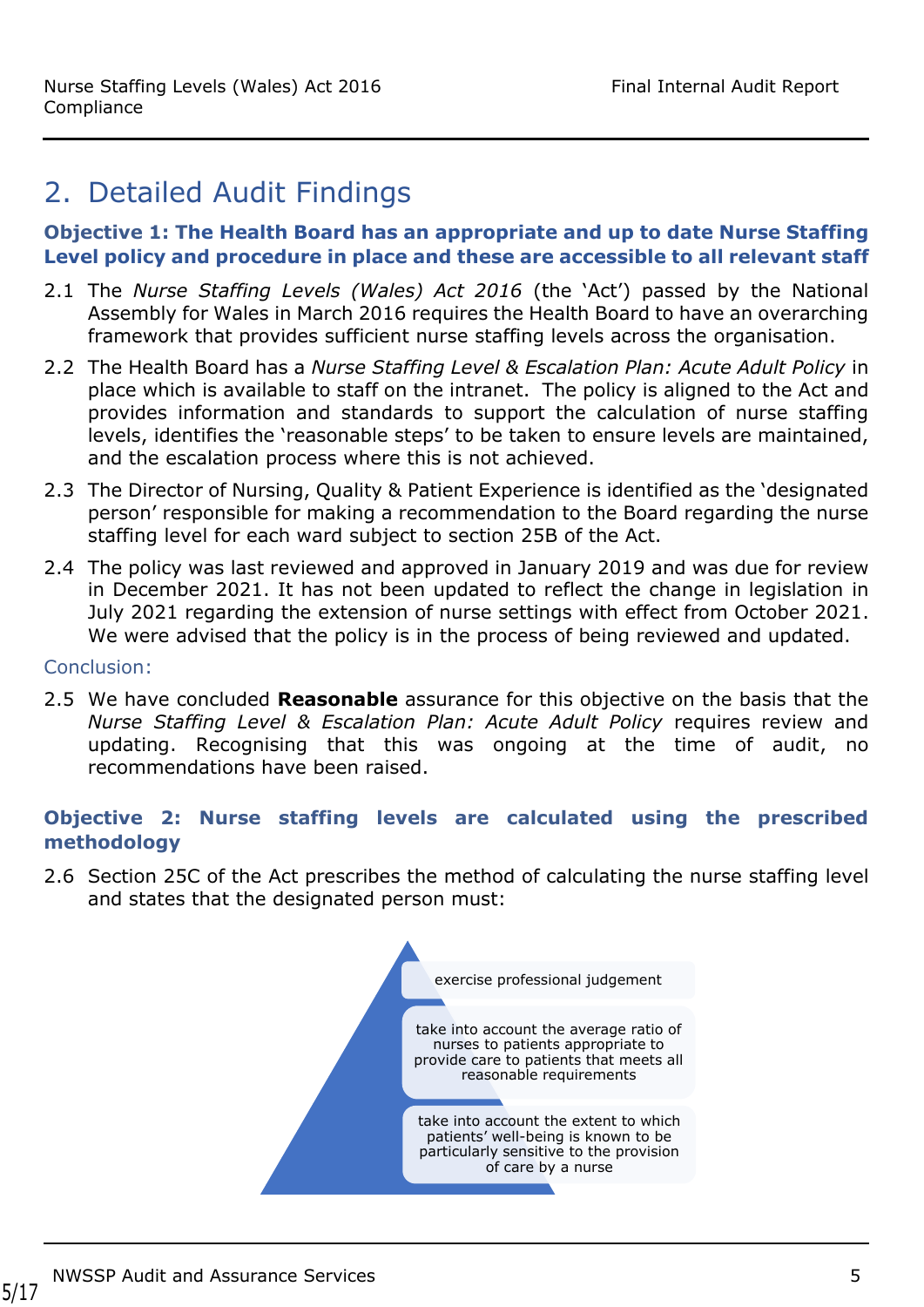2.7 Using the framework provided by the national Nurse Staffing Programme, the Health Board has devised a template to facilitate this triangulated approach. It is a comprehensive tool capturing a vast array of factors influencing the required nurse staffing level, including:



## Determining the Planned Roster

- 2.8 In simplistic terms, the calculation of the nurse staffing level involves determining the planned roster (using the template) and calculating the wholetime equivalents (WTE) required to fulfil this roster (including 26.9% 'headroom' to allow for staff absence from the workplace as required by the Act).
- 2.9 There are 35 wards across the four acute hospitals to which section 25B of the Act (the duty to calculate and take steps to maintain nurse staffing levels) currently applies. We sampled 11 wards and requested the templates for the most recent (Autumn 2021) review cycle.
- 2.10 We confirmed that the nurse staffing levels had been reviewed for all sampled wards, using the prescribed template. In all cases the templates evidenced consideration of the factors above, and demonstrated compliance with the prescribed methodology.
- 2.11 Four templates did not evidence review/discussion with the Nurse Staffing Programme (NSP) Team, and nine did not evidence review/discussion with the Designated Person to confirm the new proposed nurse staffing levels. However, ward templates are summarised by the NSP Team in an 'overview document' for each acute site, used to facilitate review and discuss with the Designated Person. **[See Matter Arising 1 at Appendix A]**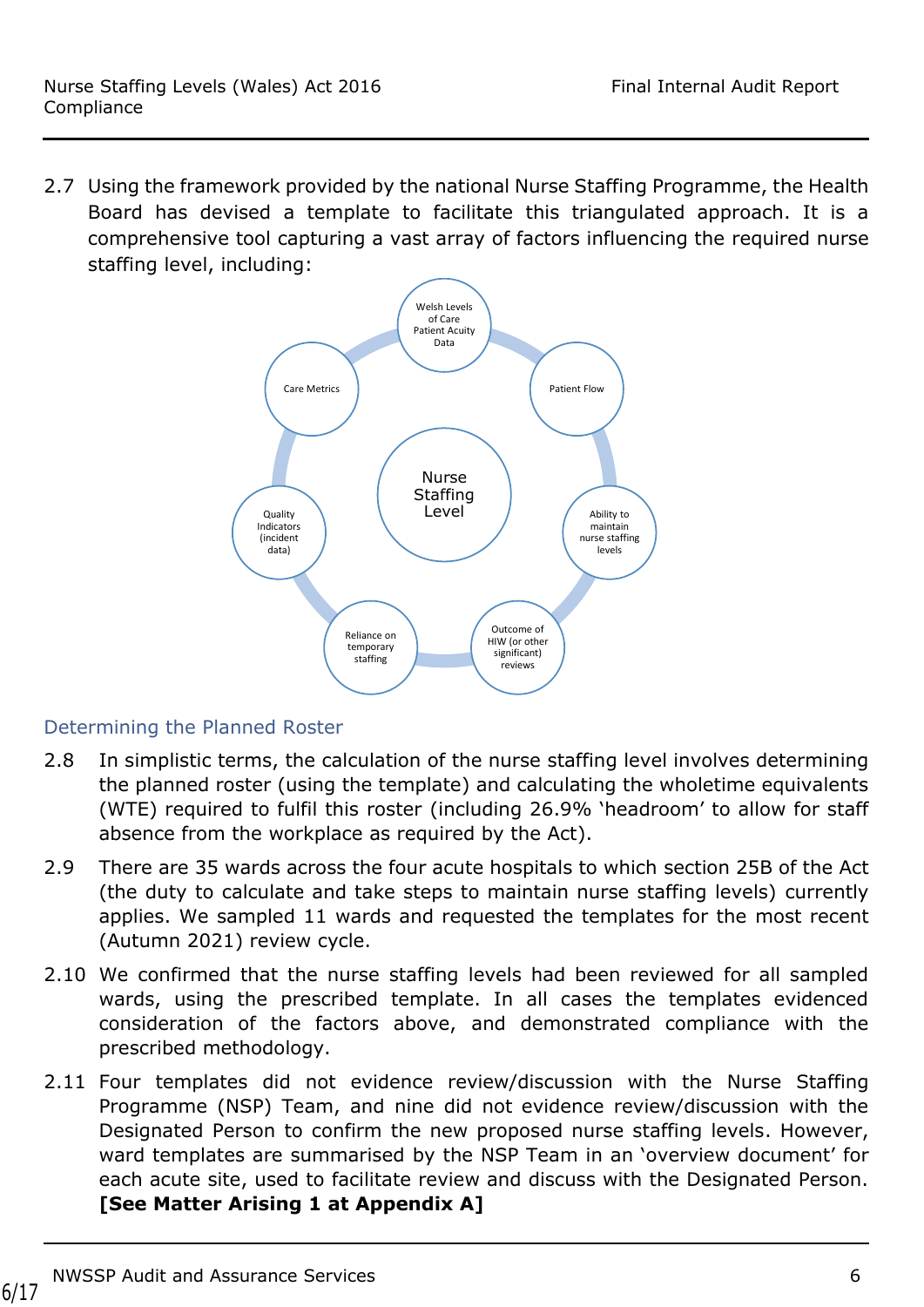2.12 Review of the overview documents noted that the outcomes of these discussions are recorded. Although there is no explicit evidence that the Designated Person has reviewed the overview document, we acknowledge that their review and approval is implied through the subsequent reporting of agreed nurse staffing levels by the Designated Person to the Board (see objective 5). **[See Matter Arising 1 at Appendix A]**

#### Calculating the WTE Requirements

2.13 We reconciled the planned rosters per the template/overview document to the finance tool and confirmed that the WTE's had been calculated based on the agreed planned rosters and included the 26.9% headroom required by the Act.

#### Conclusion:

2.14 Nurse staffing levels had been reviewed for the sampled wards, with the templates demonstrating compliance with the prescribed methodology and triangulated approach set out within the Act and Health Board policy. In some cases, the templates had not been fully completed to explicitly document review and decisions by the NSP Team and Designated Person, although we recognise that these were instead evident on the overview document. Accordingly, we have concluded **Reasonable** assurance for this objective.

### **Objective 3: Patients are informed of the nurse staffing levels, in accordance with the requirement of the Act**

- 2.15 Section 25B of the Act requires the Health Board to make arrangements for the purpose of informing patients of the nurse staffing level.
- 2.16 Observations at Withybush and Glangwili General Hospitals confirmed that bilingual templates displaying the nurse staffing levels and the date the levels were agreed by the Board are publicly displayed outside wards, along with FAQ leaflets. The notices were not updated during the COVID-19 pandemic and therefore do not reflect the most recently agreed nurse staffing levels in November 2021. We were advised that they are in the process of being updated at the time of our review.
- 2.17 An FAQs section and contact details for the NSP Team are also available via the Patient Information section of the Health Board website.

#### Conclusion:

2.18 We acknowledge that nurse staffing level notices were not updated due to the pandemic, and that this is in the process of being addressed. Accordingly, we have concluded **Reasonable** assurance for this objective.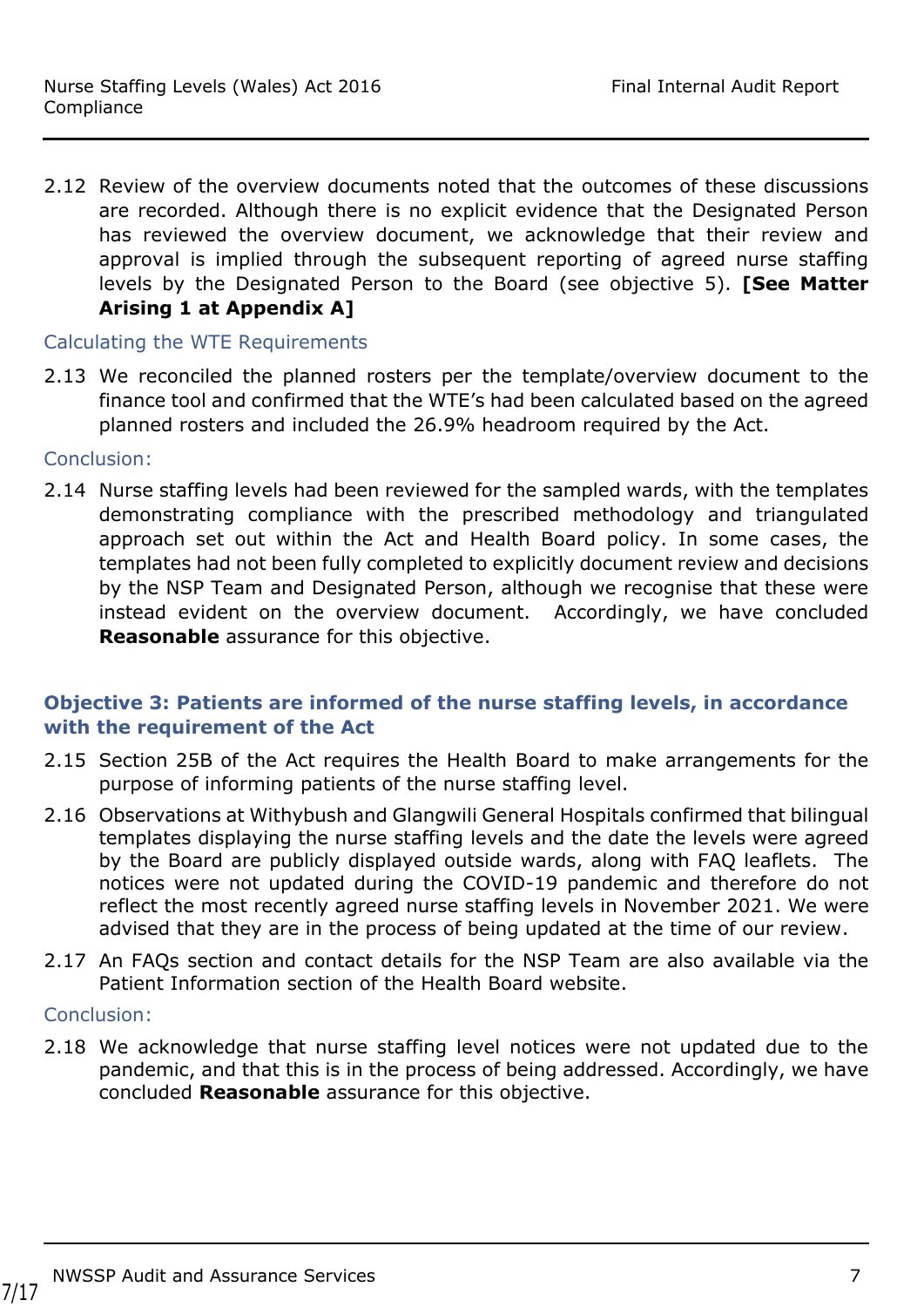#### **Objective 4: All reasonable steps are taken to enable wards to maintain nurse staffing at the calculated levels, with mechanisms in place for recording and reviewing any variation with the calculated nurse staffing levels**

2.19 The Health Board is required to ensure that 'all reasonable steps' are taken to maintain the nurse staffing level in all areas. Roles and responsibilities of the Chief Executive, Executive Directors and operational staff in ensuring that nurse staffing levels are maintained are clearly defined. The policy identifies examples of 'reasonable steps' including:

| <b>Strategic Steps</b>                                                            |                                                  |  |  |  |
|-----------------------------------------------------------------------------------|--------------------------------------------------|--|--|--|
| Workforce planning linked to IMTP and education commissioning processes           |                                                  |  |  |  |
| Recruitment & retention strategies                                                |                                                  |  |  |  |
| Robust organisational risk management framework                                   |                                                  |  |  |  |
| <b>Operational Steps</b>                                                          |                                                  |  |  |  |
|                                                                                   |                                                  |  |  |  |
| Robust electronic rostering tool                                                  | Redeployment of staff from other areas of the HB |  |  |  |
| Use of other healthcare professionals<br>Temporary (bank & agency) staff          |                                                  |  |  |  |
| Senior nursing staff to work within planned roster<br>Effective resource planning |                                                  |  |  |  |
| Appropriate and timely escalation where necessary                                 |                                                  |  |  |  |

Appropriate and timely escalation where necessary

- 2.20 The financial impact assessment for the Autumn 2021 nurse staffing level review identified an additional £1.3m revenue funding required to facilitate changes to the existing staff establishment. These assessments have been challenging during COVID-19 due wards being affected by potentially temporary changes to bed numbers, patient pathways and clinical specialties.
- 2.21 We were advised that the results of the review were submitted as part of the Health Board IMTP process, with £270k released immediately from 2021/22 approved funding. The Executive Team requested further assurance for the remainder, which related to a number of changes to patient acuity and ward designation during the pandemic. We understand that this funding was subsequently approved, however further changes had occurred in the period following the Autumn 2021 review. These are being assessed during the Spring 2022 nurse staffing level review cycle which was ongoing at the time of our review.
- 2.22 The process follows that once the funding allocation has been agreed, the planned rosters are set within the roster systems to aid resource planning and monitoring of compliance with the nurse staffing levels. At the time of audit, the roster systems had not been updated to reflect the results of the Autumn 2021 review due to the delays in agreeing revenue funding allocations.
- 2.23 With effect from July 2021, compliance with the nurse staffing levels is recorded on a shift-by-shift basis via the health care monitoring system. The senior nurse on duty on each ward records the patient acuity and roster hours worked (by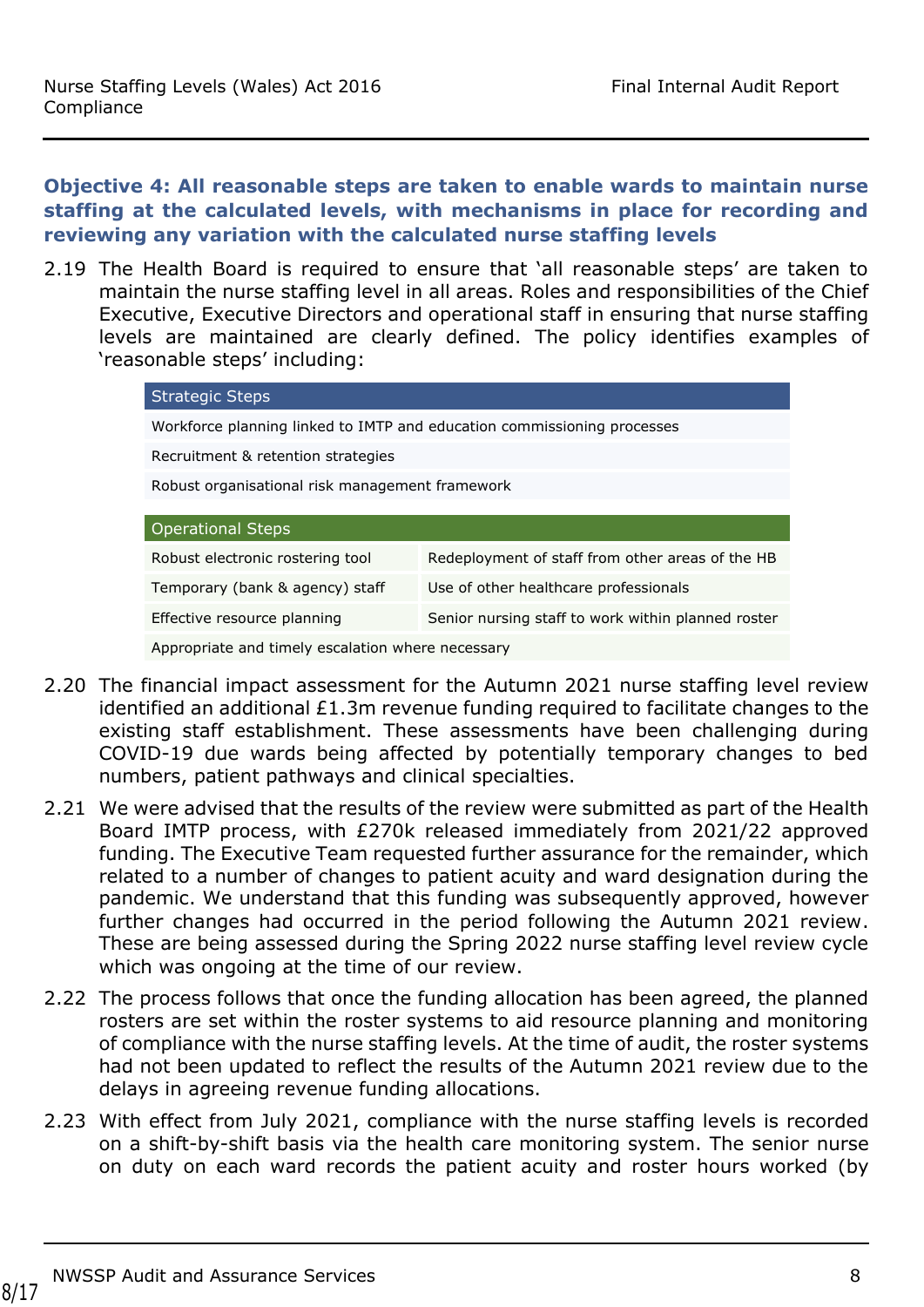substantive and temporary staff) in the last 24 hours and then forms one of four conclusions, based on their professional judgement:

- (i) Planned roster was met and was appropriate (based on patient acuity)
- (ii) Planned roster was met but was deemed not appropriate (based on patient acuity)
- (iii) Planned roster was not met but deemed appropriate (based on patient acuity)
- (iv) Planned roster was not met and deemed not appropriate (based on patient acuity)
- 2.24 This data is extracted into the IRIS system and displayed in graphs depicting the extent to which nurse staffing levels were complied with, to aid review and monitoring.



 *Figure 1: example 'extent to which' graph*

2.25 The "extent to which" data was available for the first time during the Autumn 2021 review cycle, and a summary was included in the annual assurance report to the Quality Safety & Experience Committee (QSEC) in March 2022 (see table 1 below). The report states that the majority of these shifts occurred during the third wave of the pandemic when escalation processes were in place and staff were utilised flexibly to manage risk across all acute sites.

| Table 1                                           |        | <b>Adult</b>            |        | <b>Paediatrics</b>        |
|---------------------------------------------------|--------|-------------------------|--------|---------------------------|
| <b>Period Reviewed</b>                            |        | 05/04/2021 - 28/02/2022 |        | $01/10/2021 - 28/02/2022$ |
| <b>Total Number of Shifts</b>                     | 21,407 |                         | 20,807 |                           |
| <b>Number &amp; % of Shifts where:</b>            |        |                         |        |                           |
| <b>Planned Roster Met and Appropriate</b>         | 14,603 | 65.69%                  | 13,572 | 65.23%                    |
| <b>Planned Roster</b><br>but Not Appropriate      | 490    | 2.29%                   | 486    | 2.34%                     |
| <b>Planned Roster Not Met but Appropriate</b>     | 41,860 | 8.69%                   | 1,777  | 8.54%                     |
| <b>Planned Roster Not Met and Not Appropriate</b> | 4,994  | 23.33%                  | 4,972  | 23.9%                     |
| <b>Data Completeness</b>                          | 97.6%  |                         |        | 97.5%                     |

*Source: Annual Assurance Report to QSEC March 2022*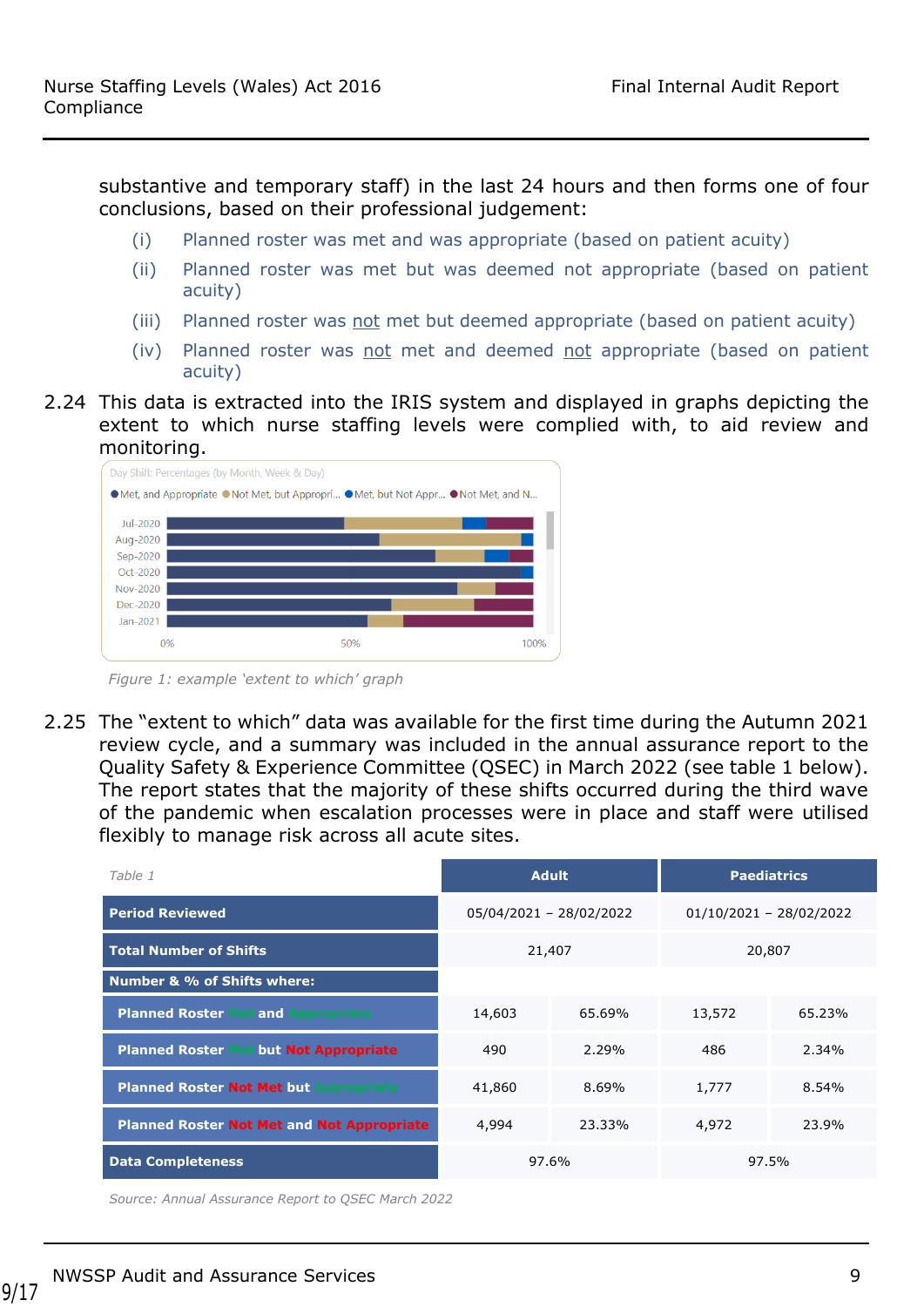- 2.26 The NSP Team confirmed that the "extent to which" data reflects the position after 'all reasonable steps' have been taken to maintain staffing levels, although this has been challenging during the pandemic as some actions that would usually have been taken have not been possible due to service demand and the (sometimes limited) availability of temporary staff.
- 2.27 The assessment of whether the available staffing level is appropriate to meet patient care needs is based on the senior nurses' professional judgement of the match (or mismatch) between workforce availability and patient acuity. The *Safecare* software system is being implemented across NHS Wales and, when fully rolled out, will enable a more visible and explicit triangulation between the roster information and the patient acuity data to underpin this judgement. The senior nurse on duty will still be able to apply their own professional judgement to the extent to which the workforce can meet with patients' needs but it is anticipated that the daily use of this system to support operational decision making will help to ensure the reliability and validity of the data captured.
- 2.28 In addition to the annual assurance report, nurse staffing level updates are reported to the QSEC as and when required as part of the Quality & Safety Assurance Report, with exceptional items reported separately. The most recent update was provided in August 2021 with regards to the Spring 2021 review cycle.
- 2.29 No updates were presented to QSEC during or immediately following the Autumn 2021 review cycle, for example to update on the challenges and delays in completing the financial impact assessment and agreeing funding allocations. Similarly, prior to the annual assurance report in March 2022, the committee had not been informed of difficulties in maintaining agreed nurse staffing levels. However, we recognise that the statutory annual report highlighting the finance and workforce implications of the Autumn 2021 cycle was presented to Board in November 2021 (see objective 5 for further details). **[See Matter Arising 2 at Appendix A]**
- 2.30 A report on *Stroke Services: Nurse Staffing Levels* was presented to QSEC in December 2021, prompted by the results of the *Deep Dive Review of Stroke Performance*. The report highlighted the risks and mitigations relating to nurse staffing levels within Stroke Services, and reported assurance to the committee that *"the nurse staffing levels that are in place for the current Health Board model have been subject to a robust challenge and scrutiny process. These have been agreed by the Designated Person as professionally appropriate…".*

#### Conclusion:

2.31 Arrangements are in place to capture compliance with nurse staffing levels which revealed difficulties in maintaining these levels during 2021/22. Although QSEC are provided with an annual assurance report, the committee should be provided with more regular updates via the Quality & Safety Assurance Report. Consequently, we have concluded **Reasonable** assurance for this objective.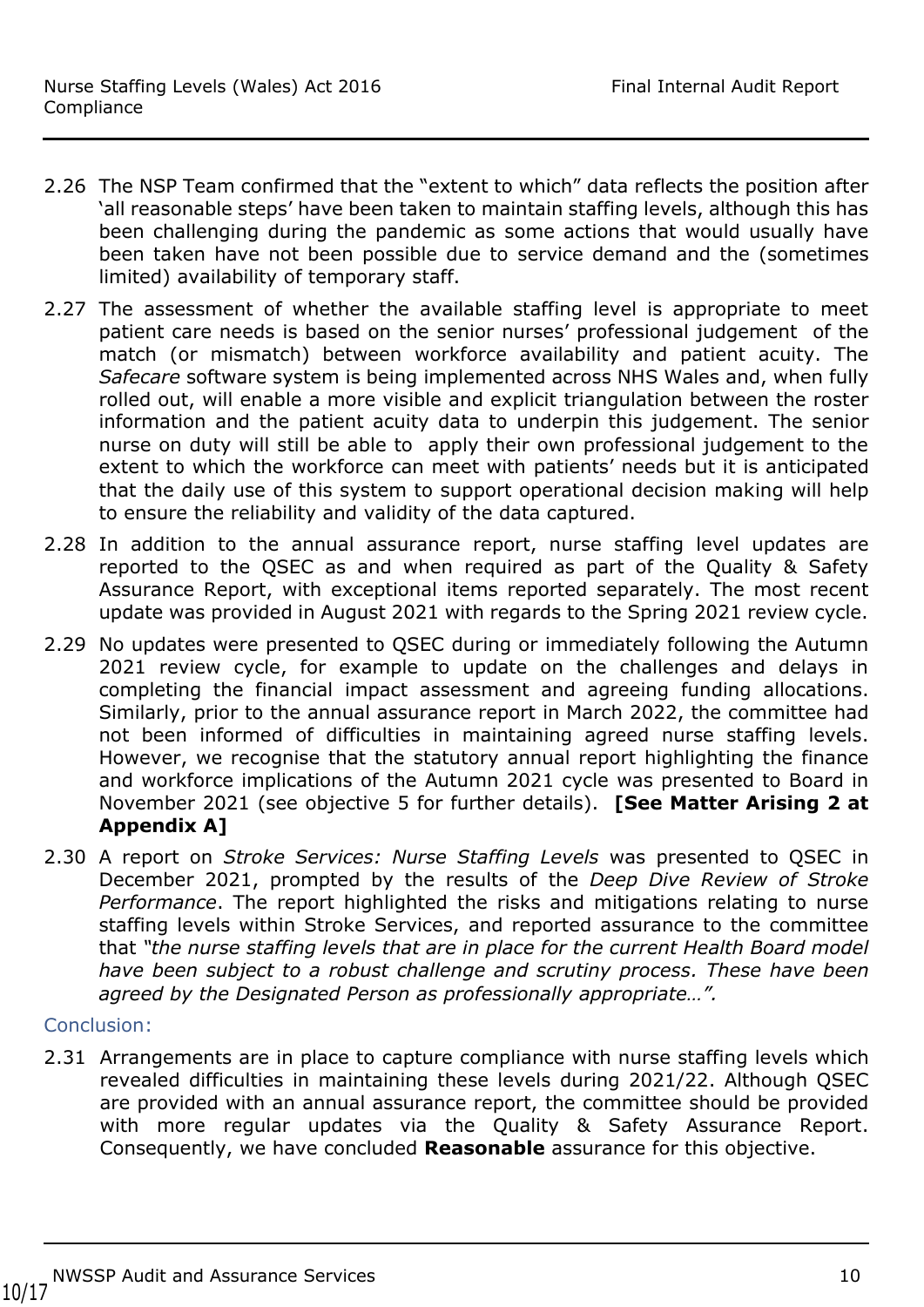#### **Objective 5: A nurse staffing levels report is submitted to the Board and Welsh Government in accordance with Section 25E of the Act**

- 2.32 Section 25E of the Act states that for each three-year reporting period, the Health Board must submit a report to the Welsh Government outlining:
	- The extent to which nurse staffing levels have been maintained;
	- The impact the board considers that not maintaining nurse staffing levels has had on care provided to patients by nurses (by reference to increase in complaints, medication errors, patient falls and hospital acquired pressure ulcers); and
	- Any actions taken in response to not maintaining nurse staffing levels.
- 2.33 The report for the period 2018-2021 was presented to the Board in September 2021, prior to submission to Welsh Government in October 2021.
- 2.34 Health Board policy requires the Designated Person to formally present the nurse staffing level for each section 25B ward to the Board on an annual basis. The latest report, presented in November 2021, confirmed the approach to calculating nurse staffing levels and the finance and workforce implications of the Autumn 2021 review. The report included a summary of nurse staffing levels for section 25B wards, highlighting the pre- and post-review planned rosters and required establishments.
- 2.35 We identified minor discrepancies between the planned rosters and required establishment per the finance impact assessment and Board paper. The NSP Team confirmed that this was due to errors in the Board paper. **[See Matter Arising 3 at Appendix A]**

#### Conclusion:

2.36 Noting the above we have concluded **Substantial** Assurance for this objective.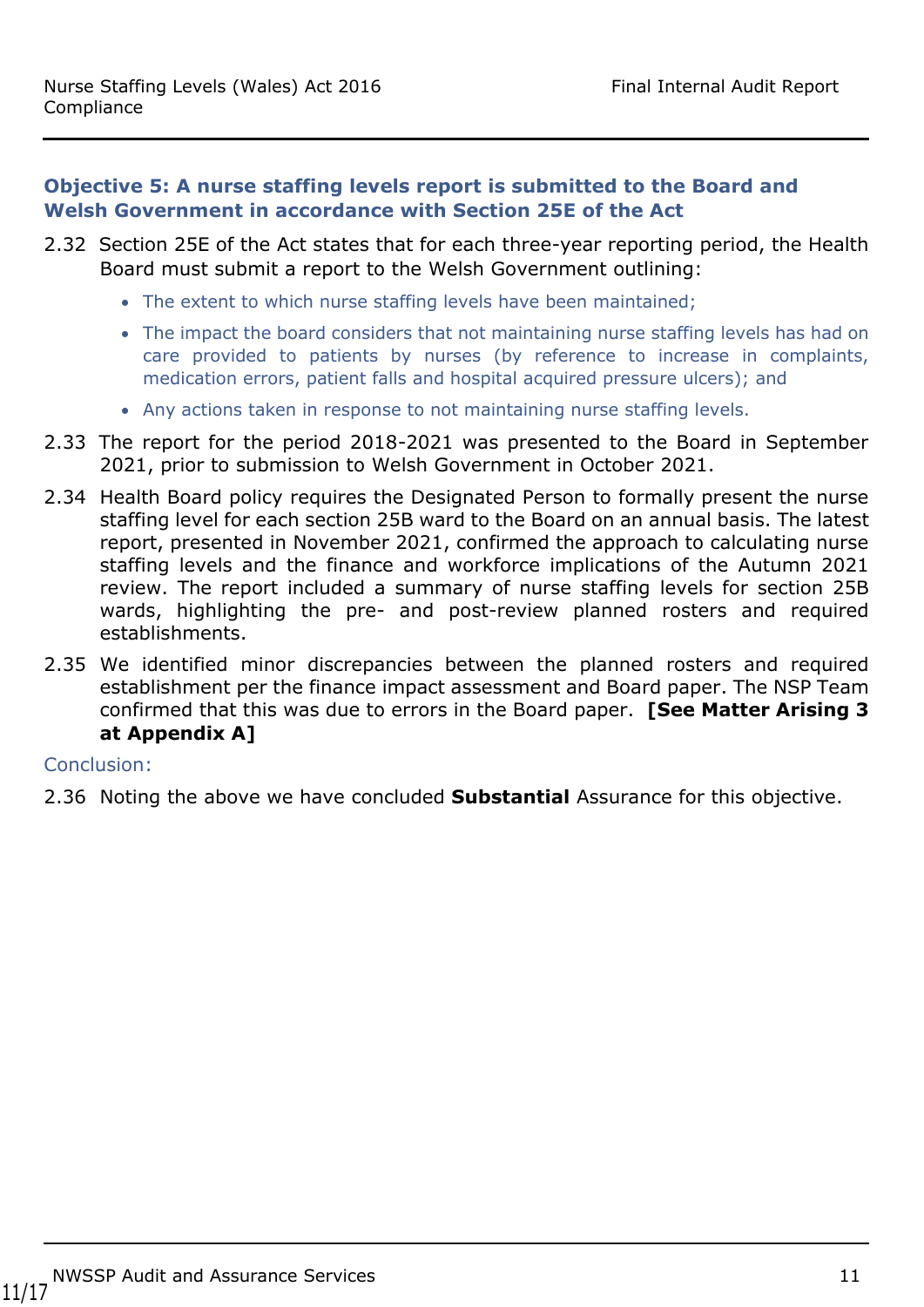# Appendix A: Management Action Plan

<span id="page-11-0"></span>

| Matter Arising 1: Incomplete Templates & Approval by Designated Person (Design)                                                                                                                                                                                                                                                                                                                                                                                                                                                                                                                                                                                                                                                                                                                                                                                                                                                                                                                                 | <b>Impact</b>      |                                                                              |
|-----------------------------------------------------------------------------------------------------------------------------------------------------------------------------------------------------------------------------------------------------------------------------------------------------------------------------------------------------------------------------------------------------------------------------------------------------------------------------------------------------------------------------------------------------------------------------------------------------------------------------------------------------------------------------------------------------------------------------------------------------------------------------------------------------------------------------------------------------------------------------------------------------------------------------------------------------------------------------------------------------------------|--------------------|------------------------------------------------------------------------------|
| We confirmed that the nurse staffing levels had been reviewed for all sampled wards, using the prescribed<br>template. In all cases the templates evidenced consideration of the factors above, and demonstrated<br>compliance with the prescribed methodology.<br>Four templates did not evidence review/discussion with the NSP Team, and nine did not evidence<br>review/discussion with the Designated Person to confirm the new proposed nurse staffing levels. Ward<br>templates are summarised by the NSP Team in an 'overview document' for each acute site, used to facilitate<br>review and discuss with the Designated Person.<br>However, there is no explicit evidence that the Designated Person has reviewed and agreed the nurse staffing<br>levels. We acknowledge that this is implied through the subsequent reporting of agreed nurse staffing levels<br>by the Designated Person to the Board, although this is some time after the agreed nurse staffing levels have<br>been implemented. |                    | Potential risk of:<br>Non-compliance with the Act and<br>Health Board Policy |
| <b>Recommendations</b>                                                                                                                                                                                                                                                                                                                                                                                                                                                                                                                                                                                                                                                                                                                                                                                                                                                                                                                                                                                          |                    | <b>Priority</b>                                                              |
|                                                                                                                                                                                                                                                                                                                                                                                                                                                                                                                                                                                                                                                                                                                                                                                                                                                                                                                                                                                                                 |                    |                                                                              |
| 1.1 The Nurse Staffing Level templates should be fully completed. If the overview document is the preferred<br>method for capturing NSP Team and Designated Person review and approval, the template should be updated<br>to remove these sections and instead refer to the overview document.                                                                                                                                                                                                                                                                                                                                                                                                                                                                                                                                                                                                                                                                                                                  |                    | Low                                                                          |
| 1.2 Review and approval of the agreed nurse staffing levels by the Designated Person should be evidenced.                                                                                                                                                                                                                                                                                                                                                                                                                                                                                                                                                                                                                                                                                                                                                                                                                                                                                                       |                    | <b>Medium</b>                                                                |
| <b>Agreed Management Action</b>                                                                                                                                                                                                                                                                                                                                                                                                                                                                                                                                                                                                                                                                                                                                                                                                                                                                                                                                                                                 | <b>Target Date</b> | <b>Responsible Officer</b>                                                   |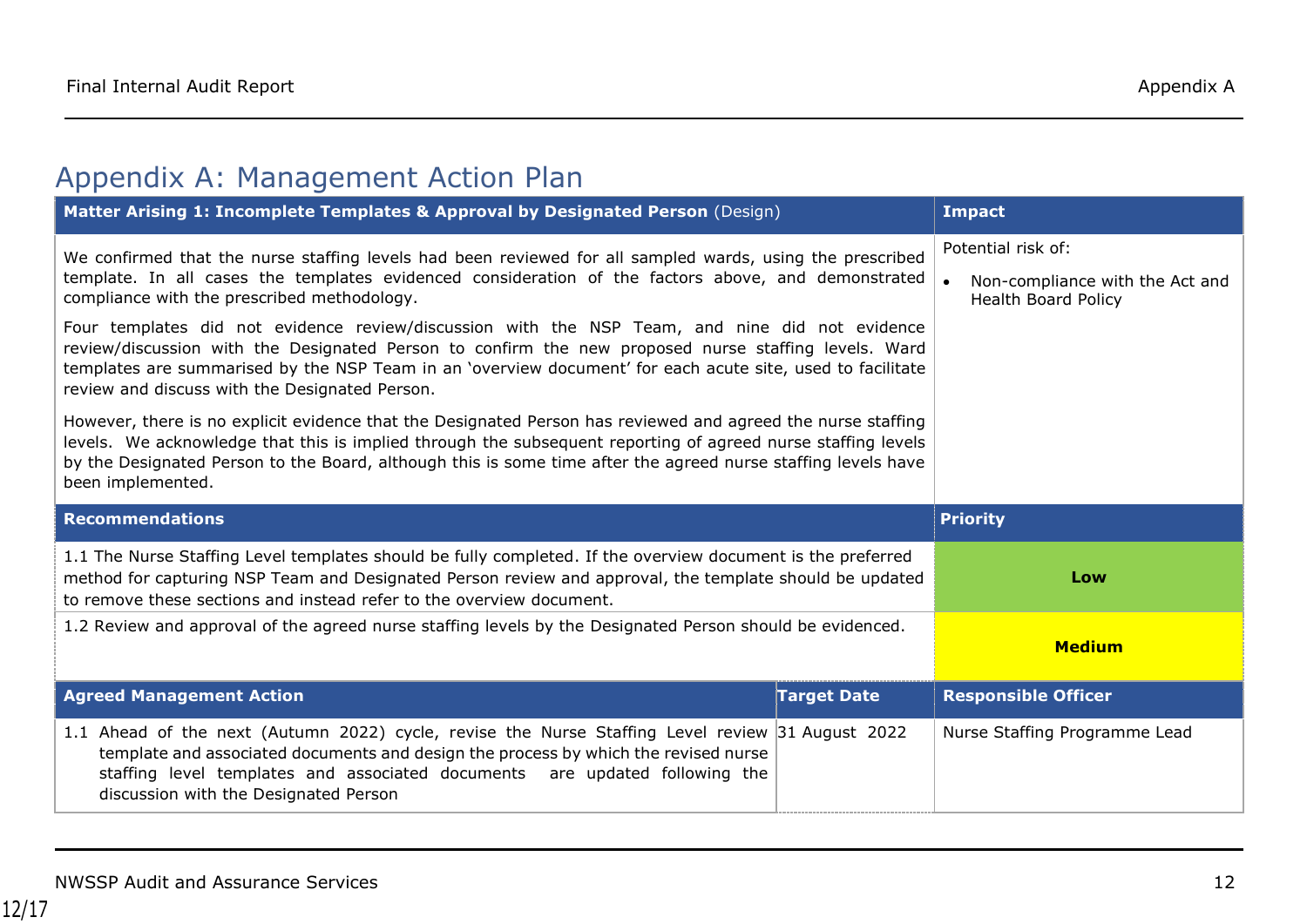| 1.2 Design a process by which the Designated Person formally confirms the record of the 31 May 2022<br>agreed nurse staffing levels and test this process as part of the Spring 2022 nurse<br>staffing level review cycle. | Nurse Staffing Programme Lead |
|----------------------------------------------------------------------------------------------------------------------------------------------------------------------------------------------------------------------------|-------------------------------|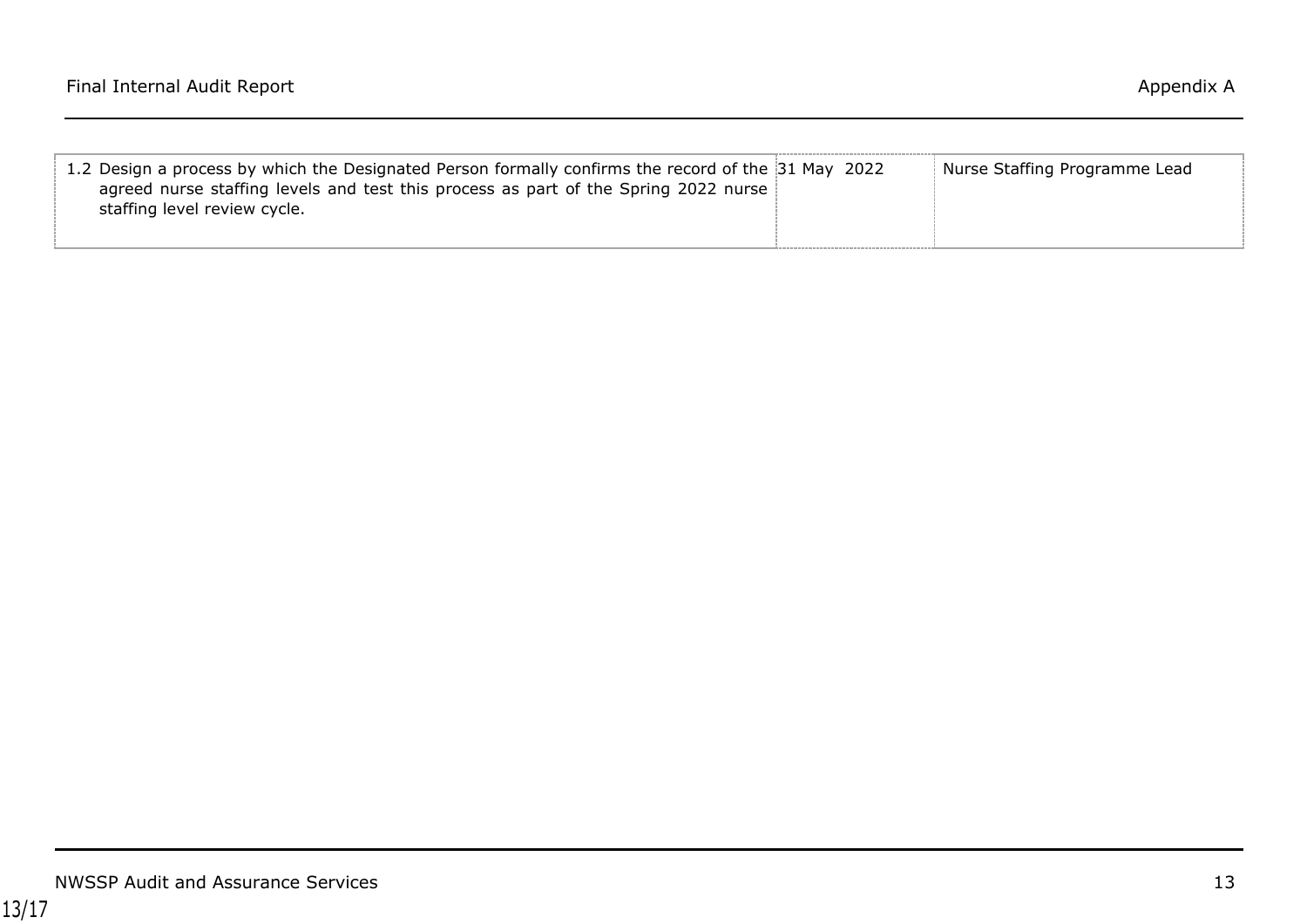| Matter Arising 2: Assurance Reporting to QSEC (Operation)                                                                                                                                                                                                                                                                                                                                                                                                                                                                                                                                                                                                                                                                                                                                                                                                                                                                                                                                                                                                                                                                                                                                                                              | <b>Impact</b>                                                                                                                                                                                                                                                                                     |                            |
|----------------------------------------------------------------------------------------------------------------------------------------------------------------------------------------------------------------------------------------------------------------------------------------------------------------------------------------------------------------------------------------------------------------------------------------------------------------------------------------------------------------------------------------------------------------------------------------------------------------------------------------------------------------------------------------------------------------------------------------------------------------------------------------------------------------------------------------------------------------------------------------------------------------------------------------------------------------------------------------------------------------------------------------------------------------------------------------------------------------------------------------------------------------------------------------------------------------------------------------|---------------------------------------------------------------------------------------------------------------------------------------------------------------------------------------------------------------------------------------------------------------------------------------------------|----------------------------|
| The "extent to which" data was available for the first time during the Autumn 2021 review cycle, and a summary<br>included in the annual assurance report to the Quality Safety & Experience Committee (QSEC) in March 2022.<br>In addition to the annual assurance report, nurse staffing level updates are reported to the Board on an annual<br>basis (in line with statutory requirements) and to QSEC as and when required as part of the Quality & Safety<br>Assurance Report, with exceptional items reported separately. The most recent update to QSEC was provided<br>in August 2021 with regards to the Spring 2021 review cycle.<br>No updates were presented during or immediately following the Autumn 2021 review cycle, for example to<br>update on the challenges and delays in completing the financial impact assessment and agreeing funding<br>allocations. Similarly, prior to the annual assurance report in March 2022, the committee had not been informed<br>of difficulties in maintaining agreed nurse staffing levels. However, we recognise that the statutory annual<br>report highlighting the finance and workforce implications of the Autumn 2021 cycle was presented<br>to Board in November 2021. | Potential risk of:<br>The Board does<br>$\bullet$<br>not receive<br>assurance in respect of the<br>organisation's ability to maintain<br>agreed nurse staffing levels<br>Inappropriate variation from the<br>planned nurse staffing levels may<br>result in poor quality care or<br>patient harm. |                            |
|                                                                                                                                                                                                                                                                                                                                                                                                                                                                                                                                                                                                                                                                                                                                                                                                                                                                                                                                                                                                                                                                                                                                                                                                                                        |                                                                                                                                                                                                                                                                                                   |                            |
| <b>Recommendations</b>                                                                                                                                                                                                                                                                                                                                                                                                                                                                                                                                                                                                                                                                                                                                                                                                                                                                                                                                                                                                                                                                                                                                                                                                                 |                                                                                                                                                                                                                                                                                                   | <b>Priority</b>            |
| 2.1 The Quality Safety & Experience Committee should receive regular assurance reports on the Health Board's<br>ability to maintain agreed nurse staffing level, with escalation to the Board where appropriate.                                                                                                                                                                                                                                                                                                                                                                                                                                                                                                                                                                                                                                                                                                                                                                                                                                                                                                                                                                                                                       |                                                                                                                                                                                                                                                                                                   | <b>Medium</b>              |
| <b>Agreed Management Action</b>                                                                                                                                                                                                                                                                                                                                                                                                                                                                                                                                                                                                                                                                                                                                                                                                                                                                                                                                                                                                                                                                                                                                                                                                        | <b>Target Date</b>                                                                                                                                                                                                                                                                                | <b>Responsible Officer</b> |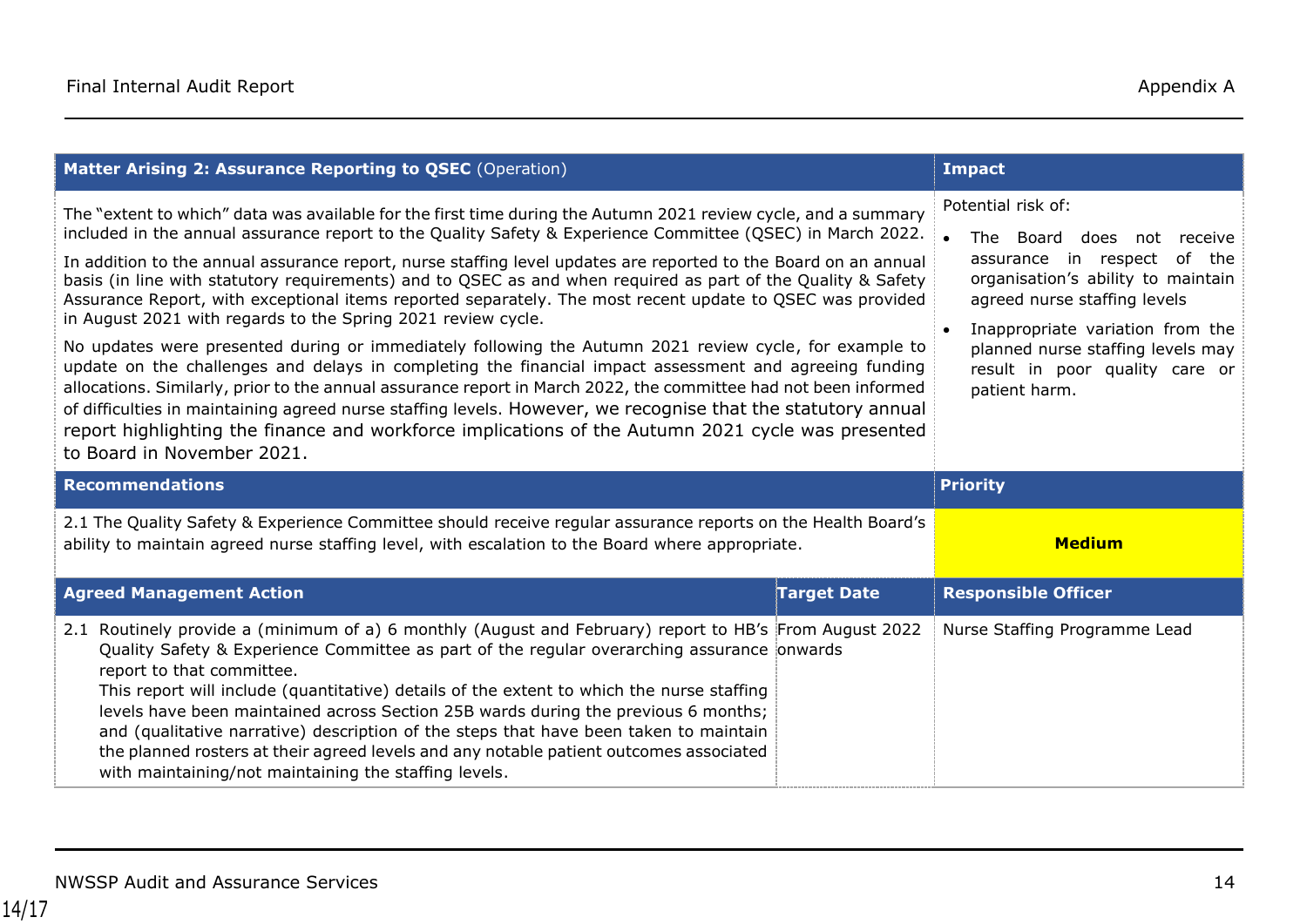| Matter Arising 3: Accuracy of Reporting to Board (Operation)                                                                                                                                                             | Impact             |                                                     |
|--------------------------------------------------------------------------------------------------------------------------------------------------------------------------------------------------------------------------|--------------------|-----------------------------------------------------|
| We identified minor discrepancies between the planned rosters and required establishment per the finance<br>impact assessment and Board paper. The NSP Team confirmed that this was due to errors in the Board<br>paper. |                    | Potential risk of:<br>Inaccurate reporting to Board |
| <b>Recommendations</b>                                                                                                                                                                                                   |                    | <b>Priority</b>                                     |
|                                                                                                                                                                                                                          |                    |                                                     |
| 3.1 Ensure accurate reporting of nurse staffing levels to the Board.                                                                                                                                                     |                    | Low                                                 |
| <b>Agreed Management Action</b>                                                                                                                                                                                          | <b>Target Date</b> | <b>Responsible Officer</b>                          |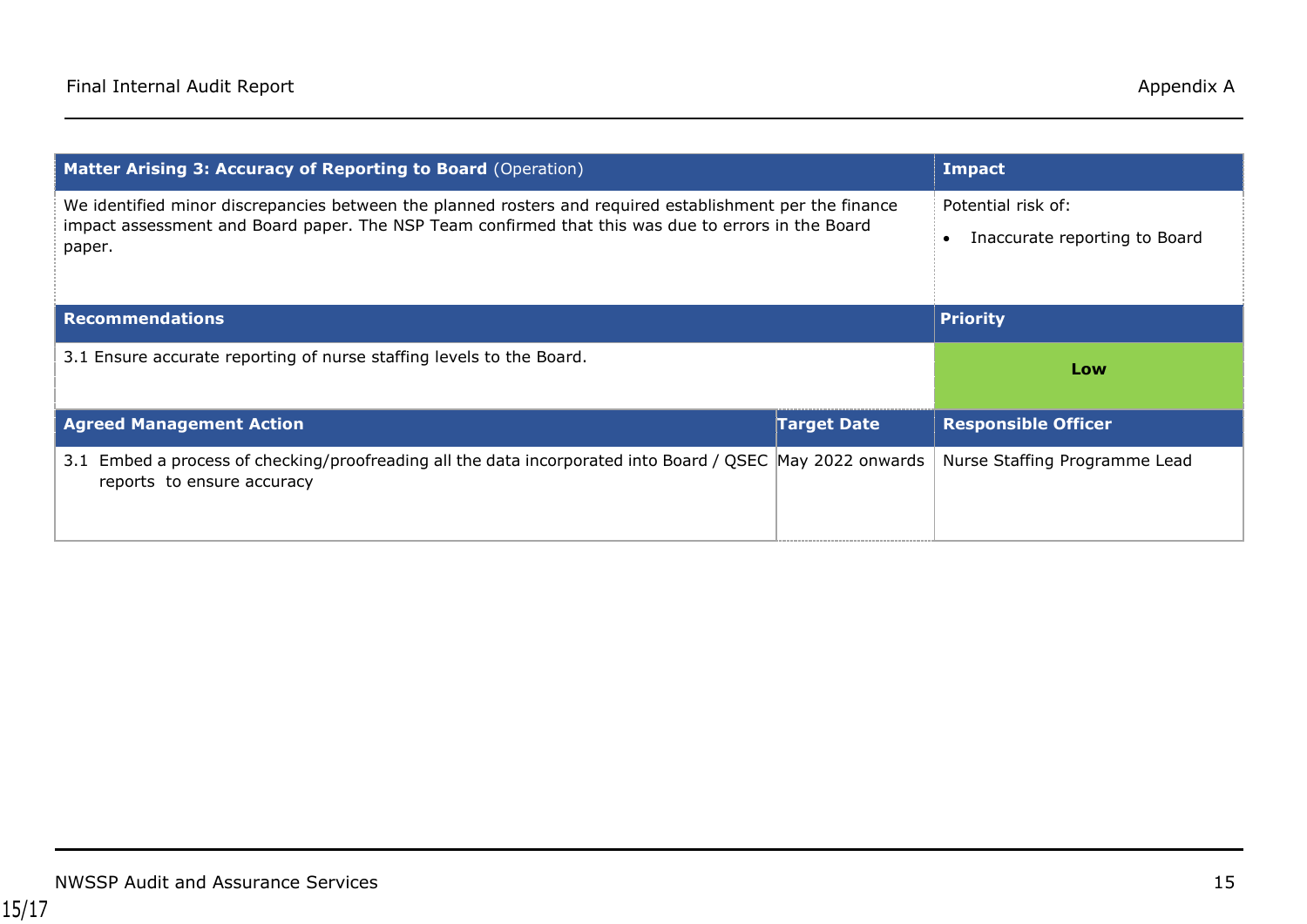# <span id="page-15-0"></span>Appendix B: Assurance opinion and action plan risk rating

## Audit Assurance Ratings

We define the following levels of assurance that governance, risk management and internal control within the area under review are suitable designed and applied effectively:

| <b>Substantial</b><br>assurance    | Few matters require attention and are compliance or advisory in<br>nature.<br>Low impact on residual risk exposure.                                                                                                                                                 |
|------------------------------------|---------------------------------------------------------------------------------------------------------------------------------------------------------------------------------------------------------------------------------------------------------------------|
| <b>Reasonable</b><br>assurance     | Some matters require management attention in control design or<br>compliance.<br>Low to moderate impact on residual risk exposure until resolved.                                                                                                                   |
| <b>Limited</b><br>assurance        | More significant matters require management attention.<br>Moderate impact on residual risk exposure until resolved.                                                                                                                                                 |
| No assurance                       | Action is required to address the whole control framework in this<br>area.<br>High impact on residual risk exposure until resolved.                                                                                                                                 |
| <b>Assurance not</b><br>applicable | Given to reviews and support provided to management which form<br>part of the internal audit plan, to which the assurance definitions<br>are not appropriate.<br>These reviews are still relevant to the evidence base upon which<br>the overall opinion is formed. |

## Prioritisation of Recommendations

We categorise our recommendations according to their level of priority as follows:

| <b>Priority</b><br><b>level</b> | <b>Explanation</b>                                                                                                                                                        | <b>Management action</b> |
|---------------------------------|---------------------------------------------------------------------------------------------------------------------------------------------------------------------------|--------------------------|
| <b>High</b>                     | Poor system design OR widespread non-compliance.<br>Significant risk to achievement of a system objective OR<br>evidence present of material loss, error or misstatement. | Immediate*               |
| <b>Medium</b>                   | Minor weakness in system design OR limited non-compliance.<br>Some risk to achievement of a system objective.                                                             | Within one month $*$     |
| Low                             | Potential to enhance system design to improve efficiency or<br>effectiveness of controls.<br>Generally issues of good practice for management<br>consideration.           | Within three months*     |

\* Unless a more appropriate timescale is identified/agreed at the assignment.